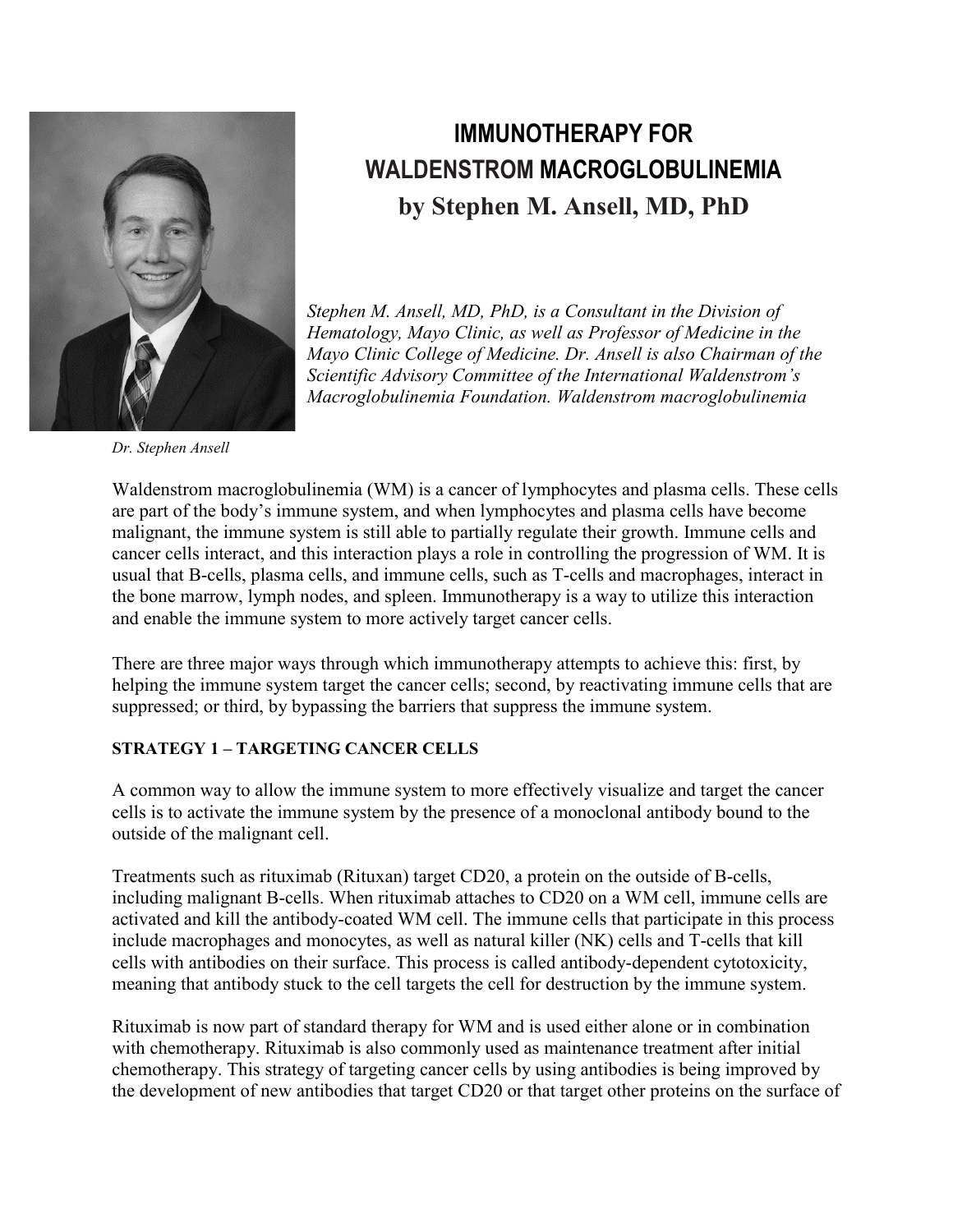cancer cells. New anti-CD20 antibodies in use in B-cell malignancies include ofatumumab (Arzerra) and obinutuzumab (Gazyva).

### **STRATEGY 2 – REJUVENATING A SUPPRESSED IMMUNE SYSTEM**

The immune system in WM is not normal. Cancer cells make many immunologically active proteins (cytokines are an example) that suppress the function of immune cells. Also, immune cells can become worn out and eventually exhausted by continually responding to cancer cells. Suppressed or exhausted immune cells are unable to effectively kill cancer cells.

This second immunotherapy strategy involves treatment approaches to reinvigorate immune cells that have become suppressed or exhausted. This type of treatment is typically called immune checkpoint blockade (or immune checkpoint inhibitor) and uses antibodies to block the signals that switch the immune system off.

Immune checkpoint blockade is now widely used in the management of cancer patients. The exhausted and suppressed immune cells often have receptors on their surface, among them a receptor called PD-1. Signals through PD-1 cause the cell to become suppressed. PD-1 normally is important in maintaining self-tolerance, preventing autoimmunity, and protecting tissues from immune collateral damage. Unfortunately, PD-1 can be "hijacked" by cancer cells, in effect "hiding" them from the immune system cells. An antibody that blocks signaling through PD-1 allows the immune cells to "wake up" and "see" the cancer cells, thereby more effectively targeting them.

Treatments that block PD-1 include antibodies such as nivolumab (Opdivo) and pembrolizumab (Keytruda). Nivolumab and pembrolizumab have shown promising efficacy in other lymphomas and are just now being introduced into treatments for WM. Results with these PD-1 inhibitors in WM are eagerly awaited.

# **STRATEGY 3 – OVERCOMING IMMUNOLOGICAL BARRIERS WITH CAR T-CELLS**

The immune system often struggles to directly attack cancer cells. This is because the cancer cells are somewhat "invisible" to the immune system since they lack proteins on their surface that identify them as "foreign." Also, as mentioned above, proteins produced by cancer cells often significantly suppress the immune system. A third strategy to overcome the immune suppression and to target the malignant cell more effectively is to put an artificial "docking site" into the patient's T-cells.

This "docking site" allows immune cells to directly bind to cancer cells even when they lack proteins that label them as "foreign," and therefore enables immune cells to kill the cancer cells more efficiently. A CAR (chimeric antigen receptor) T-cell is a T-cell that has had an artificial receptor (or artificial "docking site") introduced into it. This receptor includes an automatic activating protein as well so that the T-cell becomes activated when the receptor binds.

These CAR T-cells typically target CD19 (a protein on B-cells) and will bind directly to any cell that has CD19 on the cell surface. The T-cells are automatically activated when they attach to cancer cells, and these activated T-cells kill the malignant B-cells. This treatment involves taking